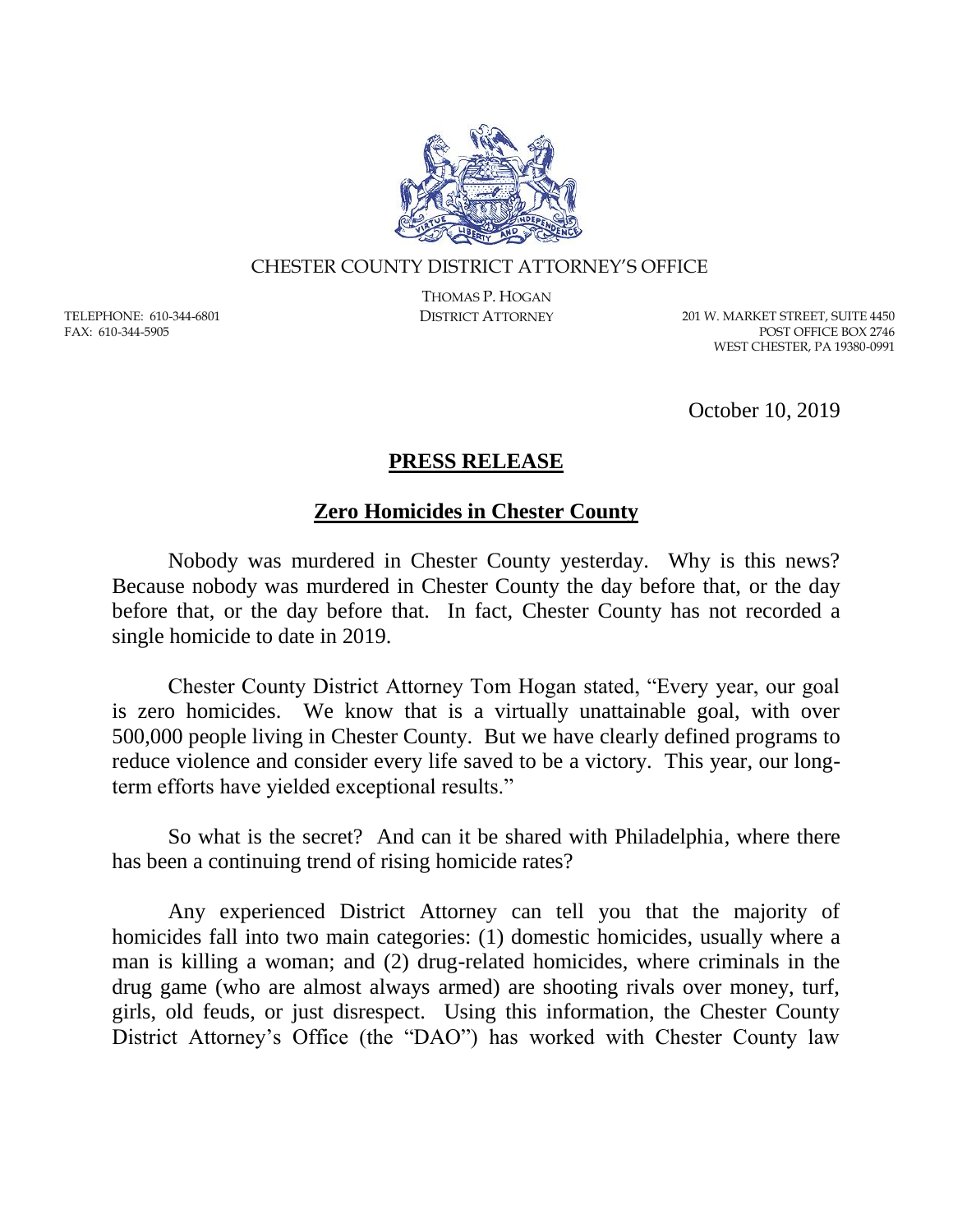enforcement and the Domestic Violence Center of Chester County specifically to target these two categories, seeking to drive down the homicide rate.<sup>1</sup>

For potential domestic homicides, Chester County is one of the leading counties in Pennsylvania for implementation of the Lethality Assessment Program, better known as LAP. Under the LAP guidelines, officers who respond to a domestic assault ask a series of simple questions to the victim. Does the defendant own a gun? Has the defendant ever choked you? Do you have a child that does not belong to the defendant? These and a few other basic questions have proven to be statistically significant in predicting future extreme violence, such as murders. The police use this information to advise the victim of the risk level, provide bail information to a judge, and take other appropriate steps.

The LAP guidelines are a national model. However, based on hard-earned experience, the Chester County DAO and Domestic Violence Center are requesting that the Pennsylvania Commission on Crime and Delinquency ("PCCD") add another question to LAP: "Are you contemplating or in the process of separating from your partner, and if so, are they aware of it?" Historically, in cases like James Hvizda and Gregory Twyman, Chester County has seen domestic homicides when a woman finally decides to break it off with a man, with divorce or one party moving out often a trigger. In Hvizda, the victim had moved out and filed for divorce. In Twyman's case, the victim had literally packed the defendant's clothes and left them on the porch to force him to move out on the day that he killed her. The Chester County DAO reviewed the LAP questions with criminology professors from the University of Pennsylvania, who confirmed the statistical significance of such a question. Chester County is hopeful that the addition of this common-sense question will help police and prosecutors around the nation.

Dolly Wideman-Scott, the Director of the Domestic Violence Center of Chester County, added, "October is Domestic Violence Awareness Month, so we are ecstatic to announce during this special month zero homicides in Chester County for the year. By partnering with the District Attorney's Office and our local police, we are seeing the Lethality Assessment Program making a real difference. And we are always trying to improve how LAP works and how we deliver services."

Using the LAP guidelines, Chester County police have cut down on domestic homicides, saving lives. But the second part of the homicide puzzle is to

 $\overline{a}$ 

<sup>&</sup>lt;sup>1</sup> Chester County averages about 10-15 homicides per year.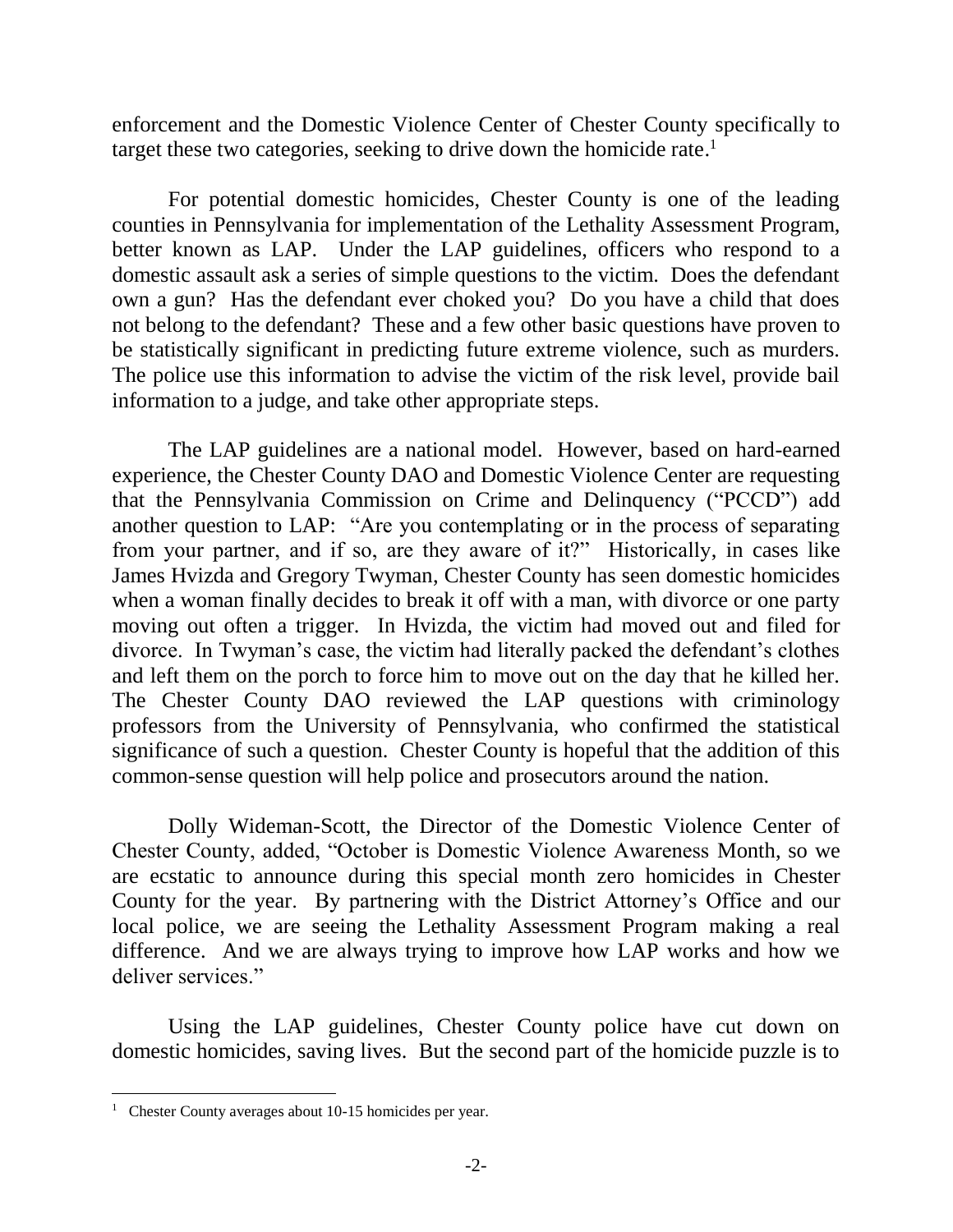reduce drug-related homicides. Drug-related homicides include drug dealers shooting each other over turf battles or in drug-related robberies. However, drugrelated murders are a much broader category. Simply put, drug dealers are often armed young men with anger and impulse-control problems. Thus, a drug-related homicide may be a drug dealer who has merely been verbally insulted by another drug dealer on the street, leading to a killing.

The Chester County DAO and Chester County law enforcement have taken a multi-tiered approach to reducing drug-related violence. First, for the second summer in a row, the Coatesville Police Department and the Chester County DAO unleashed Operation Silent Night in Coatesville. And for the second summer in a row, there were no homicides in Coatesville, an unprecedented period of calm in recent history and a building point for the revitalization of the city.

Operation Silent Night targets drug dealers with a history of violence, using both long-term investigations and short-term patrol tactics, like flooding a "hot spot" area with uniformed officers on Friday and Saturday nights. Operation Silent Night also includes multiple other components, such as the police rewarding good behavior with public recognition and frequent community contact. One of the most effective elements of Operation Silent Night is that it is no secret. The criminals know that it is running (although they often can't get the name right, calling it things like "Operation Night Owl" and "Operation Quiet"), and they change their behavior because of it.

Operation Silent Night also has been significant because it produces information and cooperation. The information generated helps to solve murders and shootings. The problem with one drug-related murder that goes unsolved is that it often leads to other murders, in what prosecutors call the "ping-pong effect." For example, Drug Dealer A from Crew Blue is shot and killed by a member of Crew Red. If the police cannot solve that murder and make an arrest, Crew Blue is likely to take things into their own hands and kill somebody from Crew Red in retaliation. Crew Red then comes back to kill somebody in Crew Blue, and the cycle continues. Coatesville last witnessed such "ping-pong" murders when a drug crew led by Duron "Gotti" Peoples clashed with another crew led by Jonas "Sonny Hill" Suber. A combination of local police and federal agencies eventually quelled the violence with targeted operations, but not before Suber and multiple other young men were killed or shot. Peoples is serving a life sentence for murder. Philadelphia is currently facing a similar surge in murders, partly fueled by the "ping-pong effect."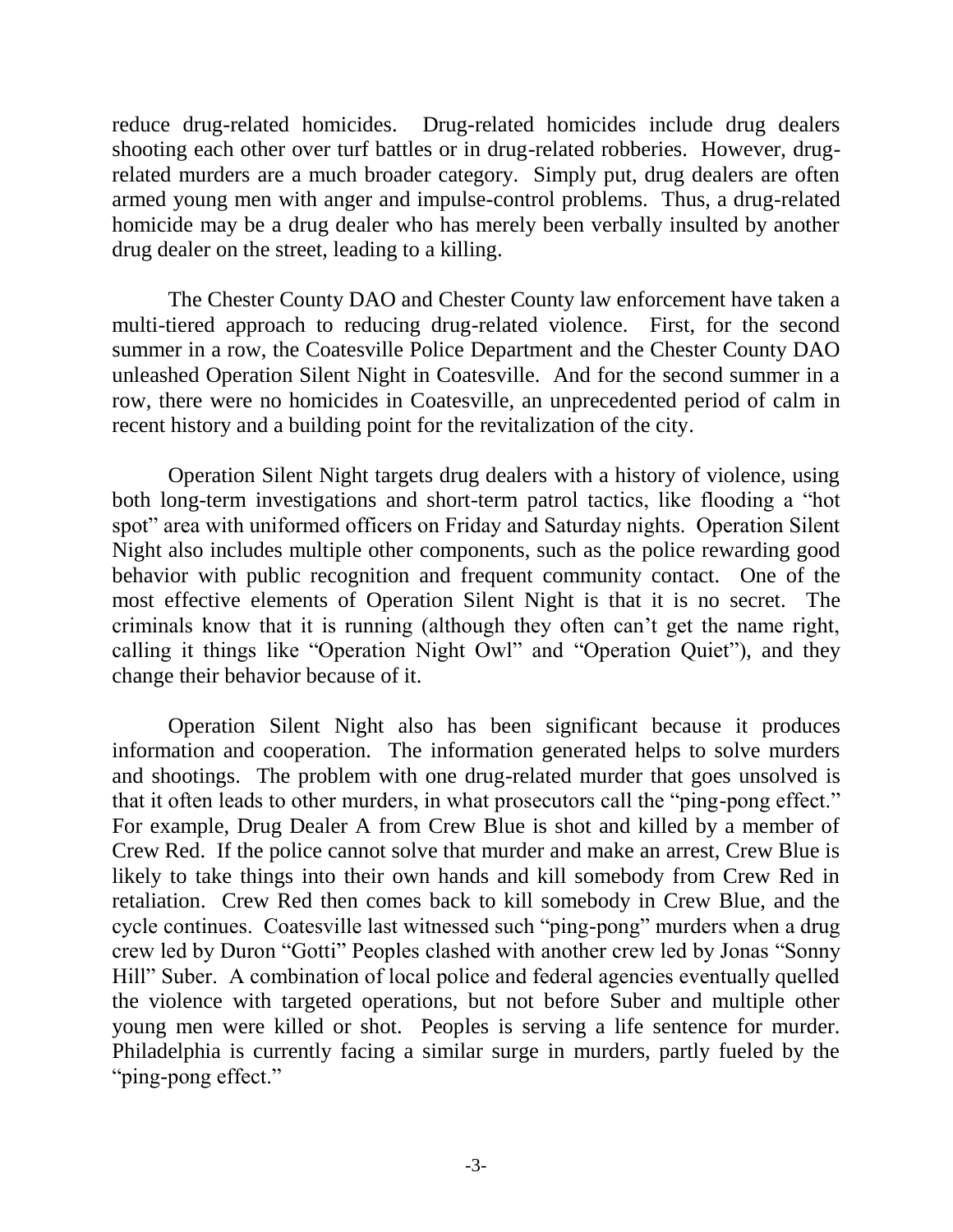From a broader perspective, the Chester County DAO works with local police and federal agencies to take down large-scale drug dealers, who also can bring significant violence and gang-related activity to an area. The DAO created a fully integrated Drug Unit of prosecutors and detectives seven years ago. During that time, the DAO Drug Unit has taken out multiple large-scale drug traffickers, some with direct ties to Mexican cartels, some with connections through different states, and others with contacts in areas like Philadelphia and Reading. At this point, intelligence directly from arrested drug dealers is that the word has gotten out in the region to avoid Chester County. This is good news for the good citizens of this county.

"Reducing violence requires long-term planning and coordination of agencies," stated Coatesville Police Chief Jack Laufer. "The Coatesville Police Department is glad to be at the forefront of crime-reduction strategies like Operation Silent Night and the Lethality Assessment Program. Every dollar and hour that we invest in programs like these pays long-term dividends for the safety of our community."

While Chester County sits at zero homicides, Philadelphia has experienced over 260 homicides to date in 2019, and is on track to surpass their 2018 total of 353 homicides. Homicides in Philadelphia have been rising since 2016, even as other large cities have seen reduced or steady homicide rates.

So the question is whether programs like LAP and Operation Silent Night could work for Philadelphia. These programs take planning, coordination, and significant resources. There are serious demographic differences between Philadelphia and Chester County, such as population and wealth, but Philadelphia also has over 6,000 police officers and the assistance of numerous federal agencies, compared to the approximately 800 police officers in Chester County. From a sheer cost perspective, the Chester County programs are not cheap, requiring at least \$200,000 per year when factoring in costs like training, equipment, and overtime. However, the "all-in" costs of a single homicide, including such factors as investigation and incarceration, have been estimated at over \$17 million. Thus, the economic benefits seem straightforward. And then, of course, there is the simple but incalculable value of saving a human life. Simply put, Philadelphia should give some of these programs a try.

Chester County does not discount good luck in our statistical good fortune. When there were no homicides in Coatesville in the summer of 2018, many people pointed to the rainy weather, especially on weekends. But when 2019 brought a